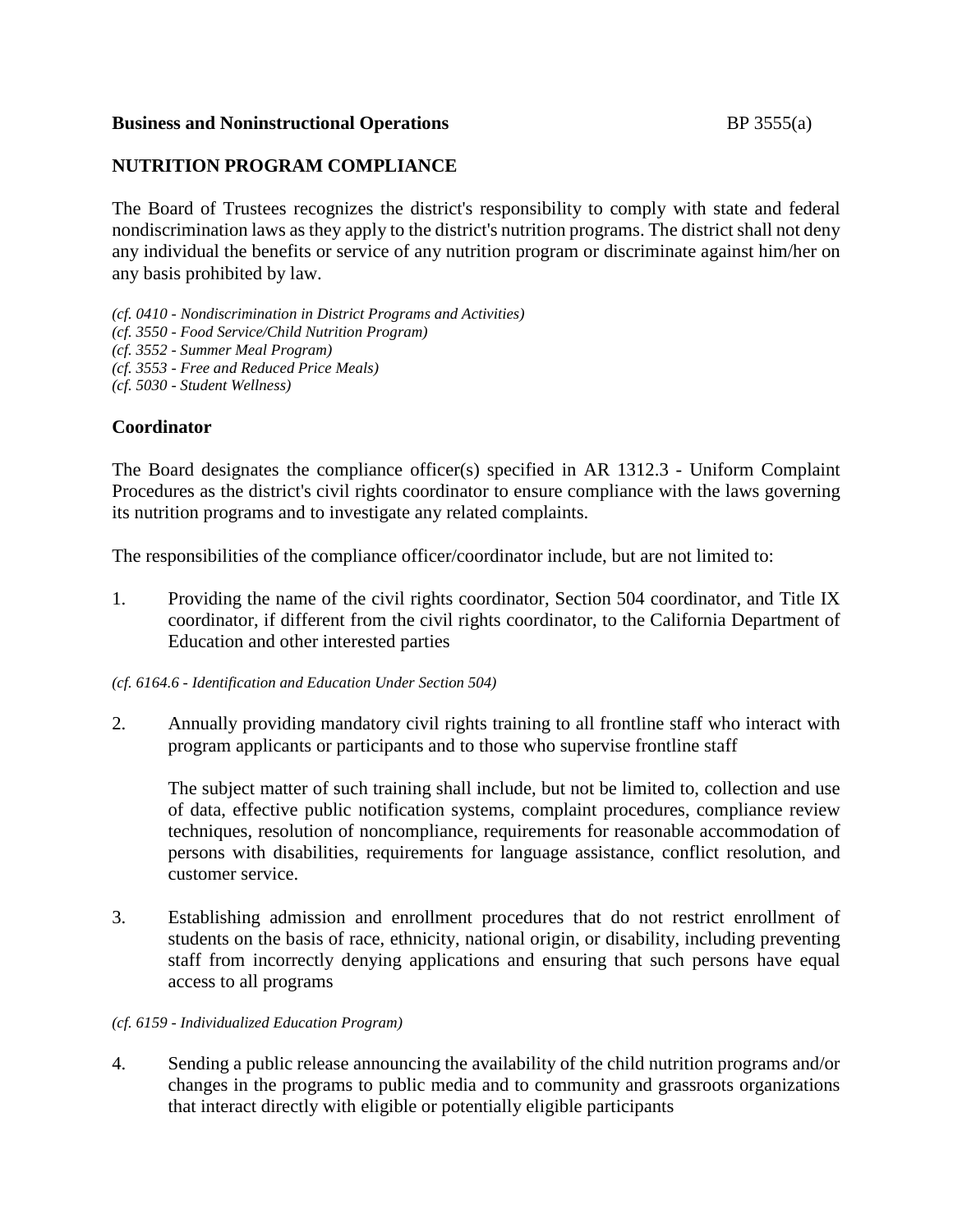- 5. Communicating the program's nondiscrimination policy and applicable complaint procedures, as provided in the section "Notifications" below
- 6. Providing appropriate translation services when a significant number of persons in the surrounding population have limited English proficiency
- 7. Ensuring that every part of a facility is accessible to and usable by persons with disabilities and that participants with disabilities are not excluded from the benefits or services due to inaccessibility of facilities
- 8. Ensuring that special meals are made available to participants with disabilities who have a medical statement on file documenting that their disability restricts their diet
- *(cf. 5141.27 - Food Allergies/Special Dietary Needs)*
- 9. Implementing procedures to process and resolve civil rights (discrimination) complaints and program-related complaints, including maintaining a complaint log and working with the appropriate person to resolve any complaint
- 10. Developing a method, which preferably uses self-identification or self-reporting, to collect racial and ethnic data for potentially eligible populations, applicants, and participants
- *(cf. 5022 - Students and Family Privacy Rights) (cf. 5125 - Student Records)*

## **Notifications**

The U.S. Department of Agriculture's (USDA) "And Justice for All" civil rights poster or a substitute poster approved by the USDA's Food and Nutrition Service shall be displayed in areas visible to the district's nutrition program participants, such as food service areas and school offices.

The coordinator shall notify the public, all program applicants, participants, and potentially eligible persons of their program rights and responsibilities and steps necessary for participation. Applicants, participants, and the public also shall be advised of their right to file a complaint, how to file a complaint, the complaint procedures, and that a complaint may be file anonymously or by a third party.

*(cf. 5145.6 - Parental Notifications)*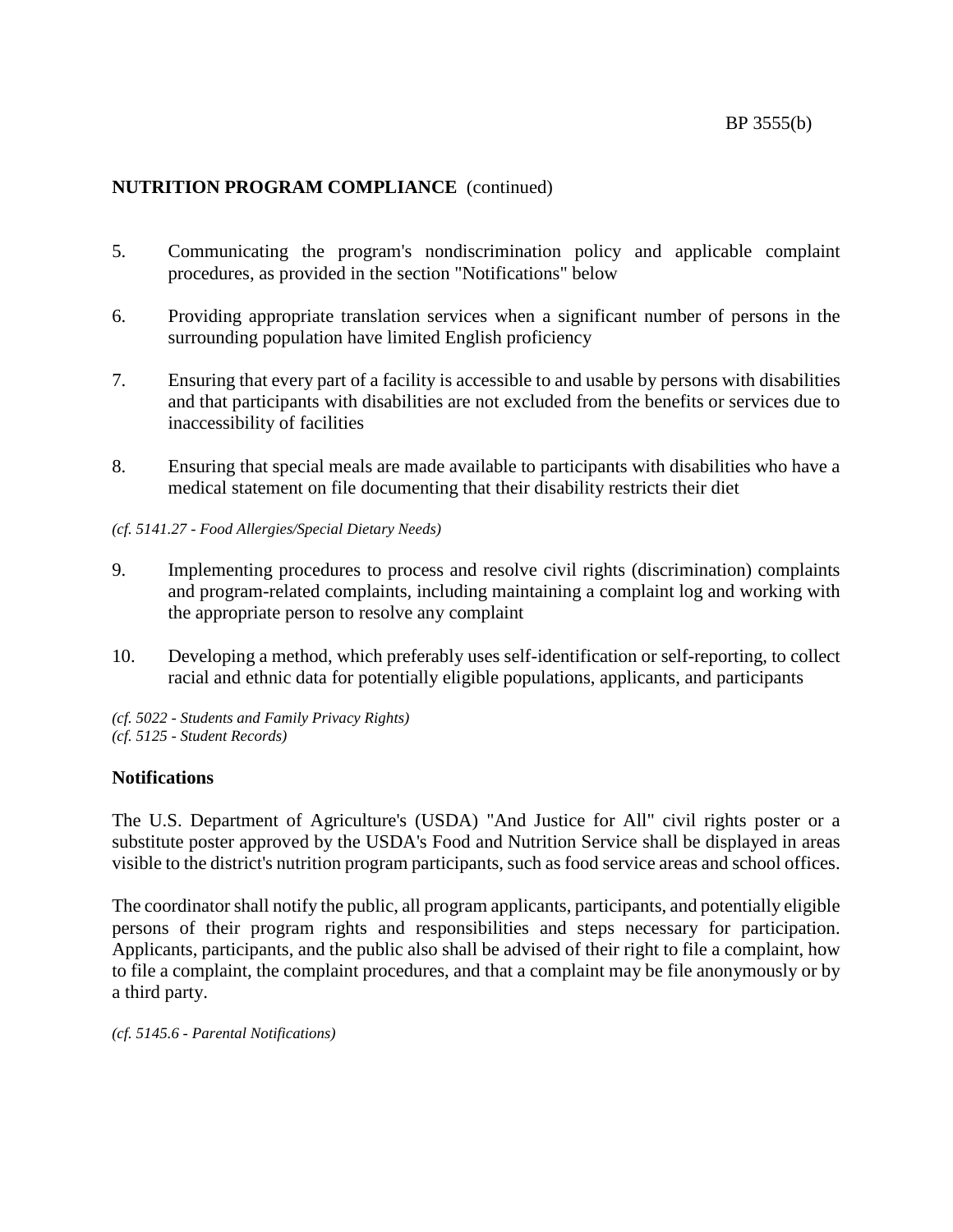In addition, all forms of communication available to the public regarding program availability shall contain, in a prominent location, the following statement:

"In accordance with Federal civil rights law and U.S. Department of Agriculture (USDA) civil rights regulations and policies, the USDA, its Agencies, offices, and employees, and institutions participating in or administering USDA programs are prohibited from discriminating based on race, color, national origin, sex, disability, age, or reprisal or retaliation for prior civil rights activity in any program or activity conducted or funded by USDA.

Persons with disabilities who require alternative means of communication for program information (e.g., Braille, large print, audiotape, American Sign Language, etc.), should contact the Agency (State or local) where they applied for benefits. Individuals who are deaf, hard of hearing or have speech disabilities may contact USDA through the Federal Relay Service at (800) 877-8339. Additionally, program information may be made available in languages other than English.

To file a program complaint of discrimination, complete the USDA Program Discrimination Complaint Form, (AD-3027) found online at: http:// www.ascr.usda.gov/complaint\_filing\_cust.html, and at any USDA office, or write a letter addressed to USDA and provide in the letter all of the information requested in the form. To request a copy of the complaint form, call (866) 632-9992. Submit your completed form or letter to USDA by:

- (1) mail: U.S. Department of Agriculture Office of the Assistant Secretary for Civil Rights 1400 Independence Avenue, SW Washington, D.C. 20250-9410;
- (2) fax: (202) 690-7442; or
- (3) email: program.intake@usda.gov.

This institution is an equal opportunity provider."

Forms of communication requiring this nondiscrimination statement include, but are not limited to, web sites, public information releases, publications, and posters, but exclude menus. The nondiscrimination statement need not be included on every page of program information on the district's or school's web site, but the statement or a link to the statement shall be included on the home page of the program information.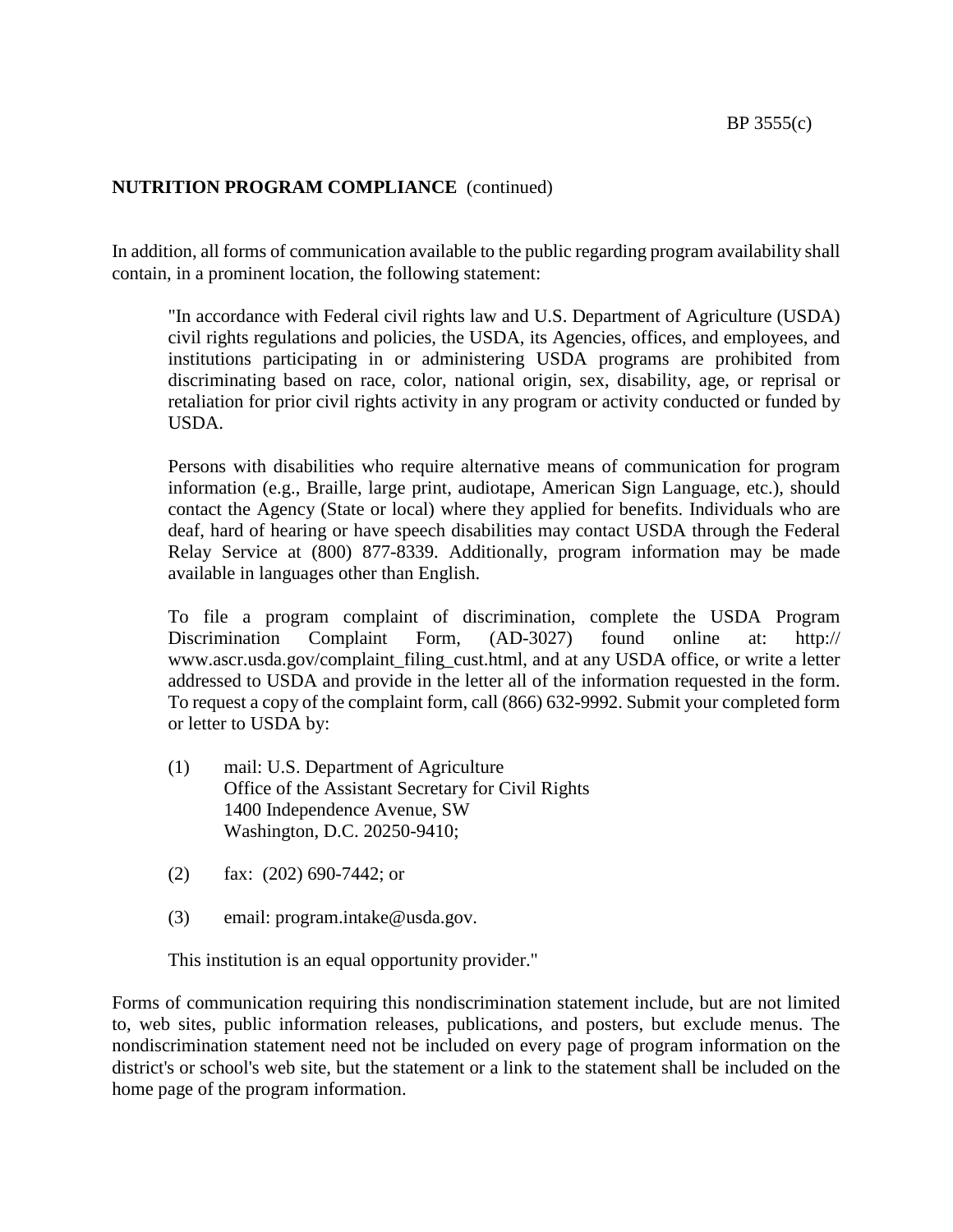A short version of the nondiscrimination statement, stating "This institution is an equal opportunity provider," may be used on pamphlets, brochures, and flyers in the same print size as the rest of the text.

## **Complaints**

Any complaint concerning the district's nutrition programs shall be investigated using the process identified in AR 1312.3 - Uniform Complaint Procedures.

## *(cf. 1312.3 - Uniform Complaint Procedures)*

When a complaint alleging discrimination of the basis of race, color, national origin, sex, age, or disability is unresolved at the district level, the coordinator shall notify the complainant of the option to contact and/or forward his/her complaint to one of the following agencies:

- 1. Child Nutrition Program Civil Rights and Program Complaint Coordinator, California Department of Education, Nutrition Services Division, 1430 N Street, Room 4503, Sacramento, CA 95814-2342 or call (916) 323-8531 or (800) 952-5609
- 2. U.S. Department of Agriculture, Office of the Assistant Secretary for Civil Rights, 1400 Independence Avenue, SW, Washington, D.C. 20250-9410, (866) 632-9992, (800) 877- 8339 (Federal Relay Service - English), (800) 845-6136 (Federal Relay Service - Spanish), fax (202) 690-7442, or email program.intake.usda.gov.

*Legal Reference: (see next page)*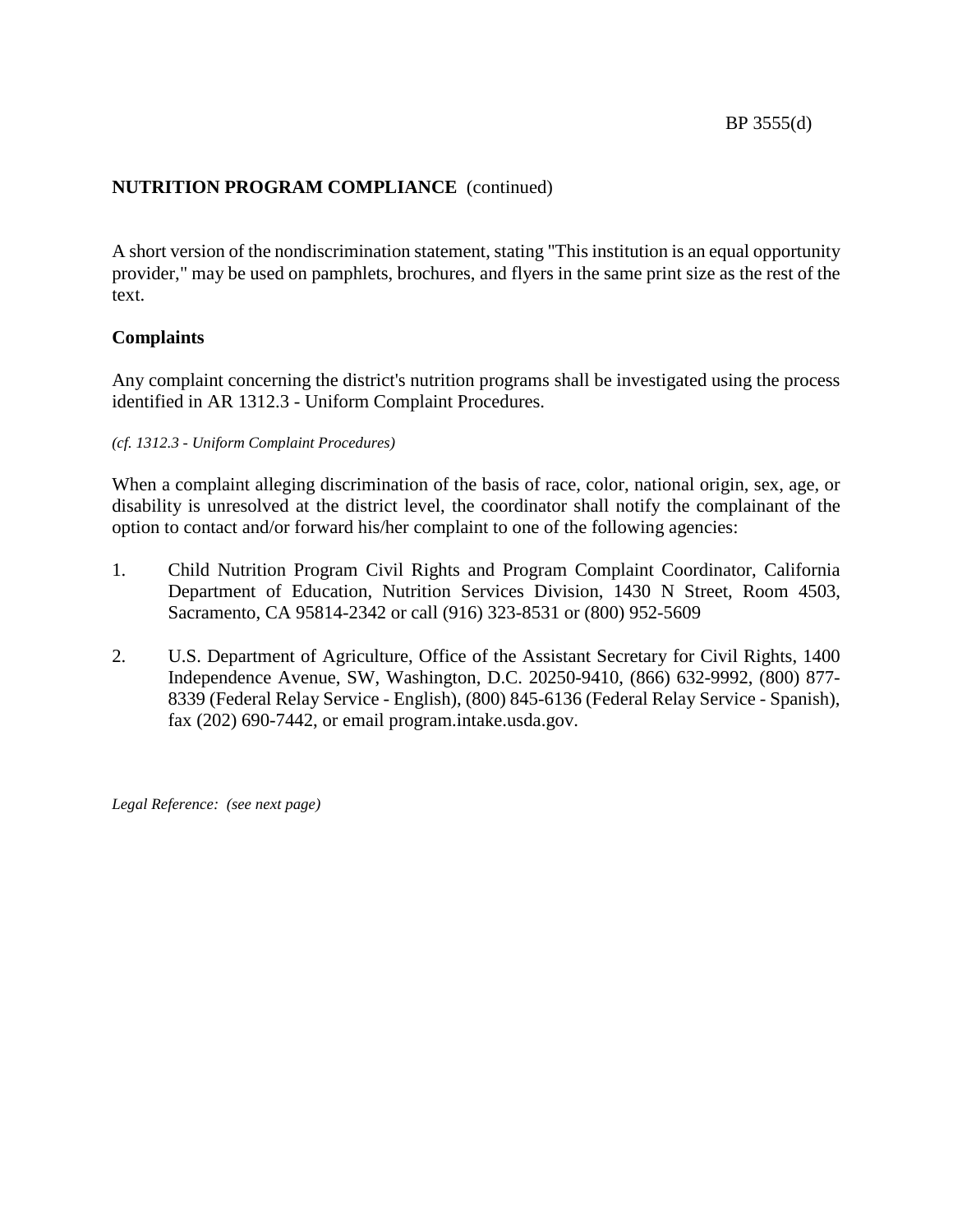*Legal Reference:*

*EDUCATION CODE 200-262.4 Prohibition of discrimination 48985 Notices to parents in language other than English 49060-49079 Student records 49490-49590 Child nutrition programs PENAL CODE 422.6 Interference with constitutional right or privilege CODE OF REGULATIONS, TITLE 5 3080 Application of section 4600-4687 Uniform complaint procedures 4900-4965 Nondiscrimination in elementary and secondary education programs UNITED STATES CODE, TITLE 20 1400-1482 Individuals with Disabilities in Education Act 1681-1688 Discrimination based on sex or blindness, Title IX UNITED STATES CODE, TITLE 29 794 Section 504 of the Rehabilitation Act of 1973 UNITED STATES CODE, TITLE 42 2000d-2000d-7 Title VI, Civil Rights Act of 1964 2000e-2000e-17 Title VII, Civil Rights Act of 1964 as amended 2000h-2000h-6 Title IX 12101-12213 Americans with Disabilities Act CODE OF FEDERAL REGULATIONS, TITLE 7 210.23 National School Lunch Program, district responsibilities 215.7 Special Milk Program, requirements for participation 215.14 Special Milk Program, nondiscrimination 220.7 School Breakfast Program, requirements for participation 225.3 Summer Food Service Program, administration 225.7 Summer Food Service Program, program monitoring CODE OF FEDERAL REGULATIONS, TITLE 28 35.101-35.190 Americans with Disabilities Act 36.303 Auxiliary aids and services CODE OF FEDERAL REGULATIONS, TITLE 34 100.1-100.13 Nondiscrimination in federal programs, effectuating Title VI 104.1-104.39 Section 504 of the Rehabilitation Act of 1973 106.1-106.61 Discrimination on the basis of sex, effectuating Title IX, especially: 106.9 Dissemination of policy*

*Management Resources: (see next page)*